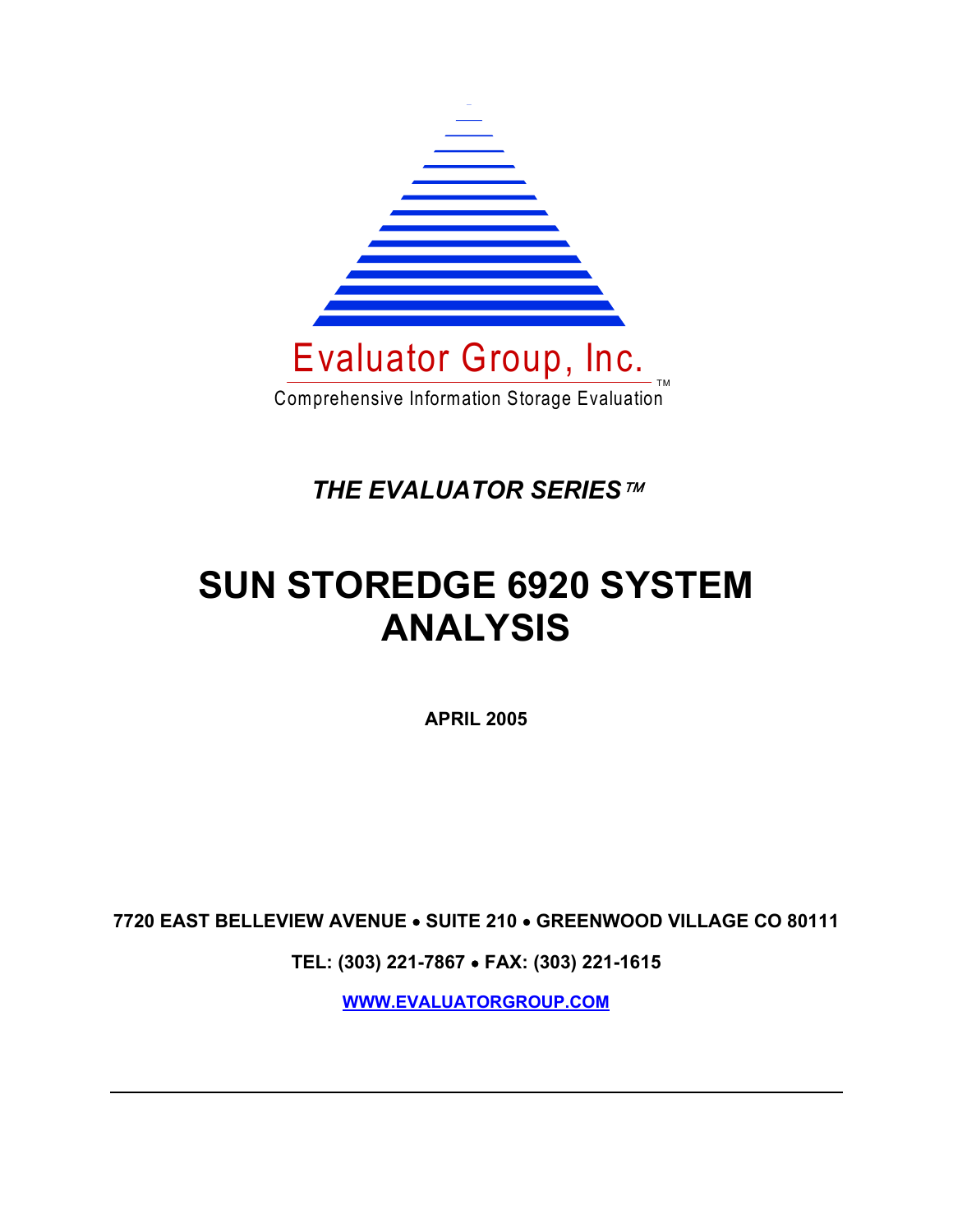

Copyright 2005 Evaluator Group, Inc. All rights reserved.

No part of this publication may be reproduced or transmitted in any form or by any means, electronic or mechanical, including photocopying and recording, or stored in a database or retrieval system for any purpose without the express written consent of Evaluator Group Inc.

The information contained in this document is subject to change without notice. Evaluator Group assumes no responsibility errors or omissions.

Evaluator Group makes no expressed or implied warranties in this document relating to the use or operation of the products described herein.

In no event shall the Evaluator Group be liable for any indirect, special, inconsequential, or incidental damages arising out of or associated with any aspect of this publication, even if advised of the possibility of such damages.

*The Evaluator Series* is a trademark of the Evaluator Group.

All other trademarks are the property of their respective companies.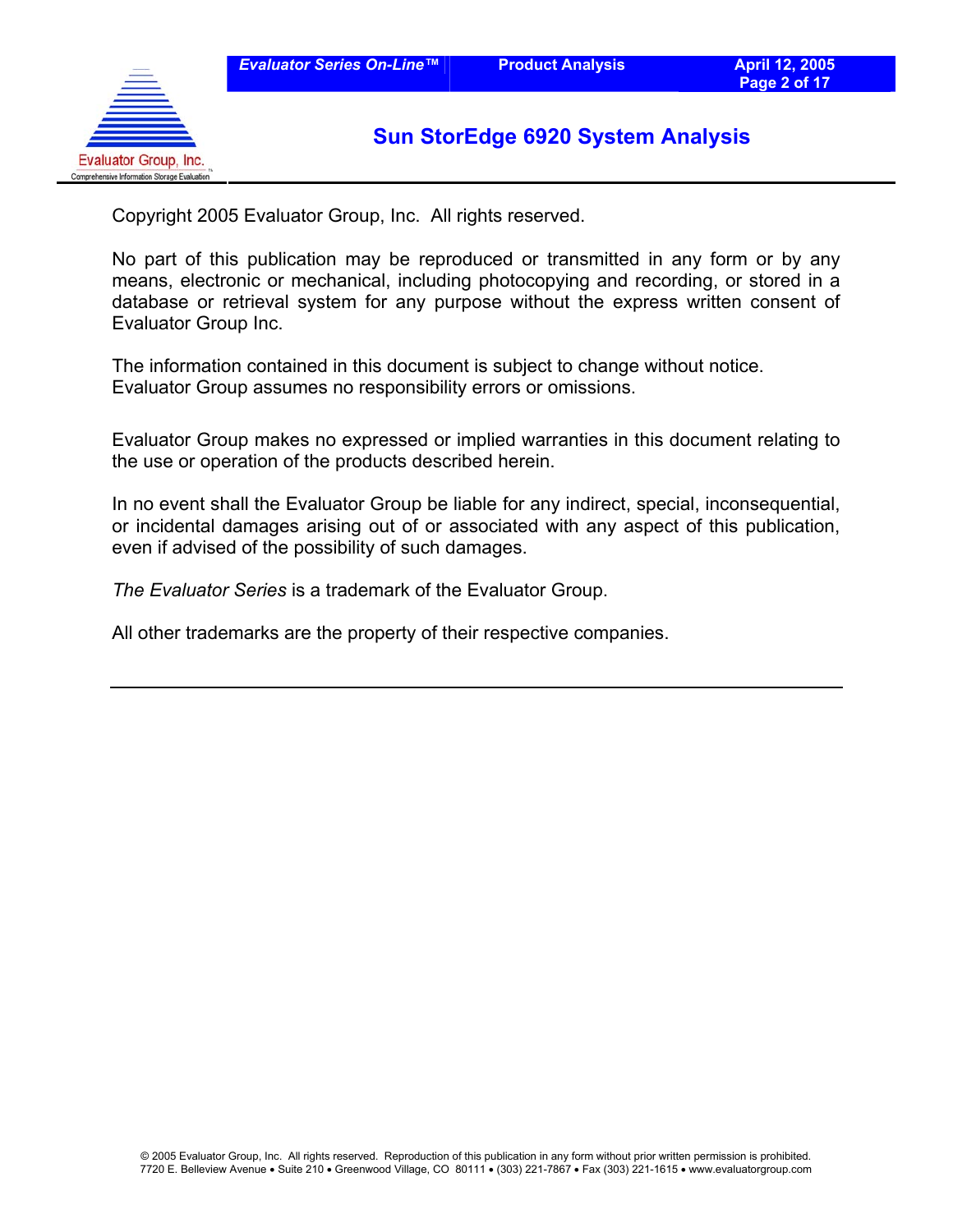

#### **INTRODUCTION**

Sun announced the StorEdge 6920 storage system targeted at the mid-tier enterprise in September of 2004 and recently announced a significant set of additional features. The Sun StorEdge 6920 is unique in many aspects and provides opportunities for customers in areas beyond traditional storage systems. This paper will describe the StorEdge 6920, explain the features, and look into the customer value opportunity.

#### **PRODUCT DESCRIPTION**

The StorEdge 6920 is based upon the use of Sun's Data Services Platform (DSP) combined with Sun storage arrays as native storage or heterogeneous storage systems attached as external storage. The DSP is operating as a storage controller but uses other storage controllers in an aggregated manner. The key element of front-ending other storage controllers and performing the storage controller function is that it presents a single system image for the attached servers and for administrative purposes providing a consolidation of storage resources.

The Data Storage Platform uses a custom hardware and code implementation. Sitting in front of other storage systems has the potential for introducing extra latency in I/O operations. The DSP minimizes the extra latency in its design with purpose-built hardware to operate on individual requests with minimal overhead.

Figure 1 contains pictures of the front and back of the Data Services Platform.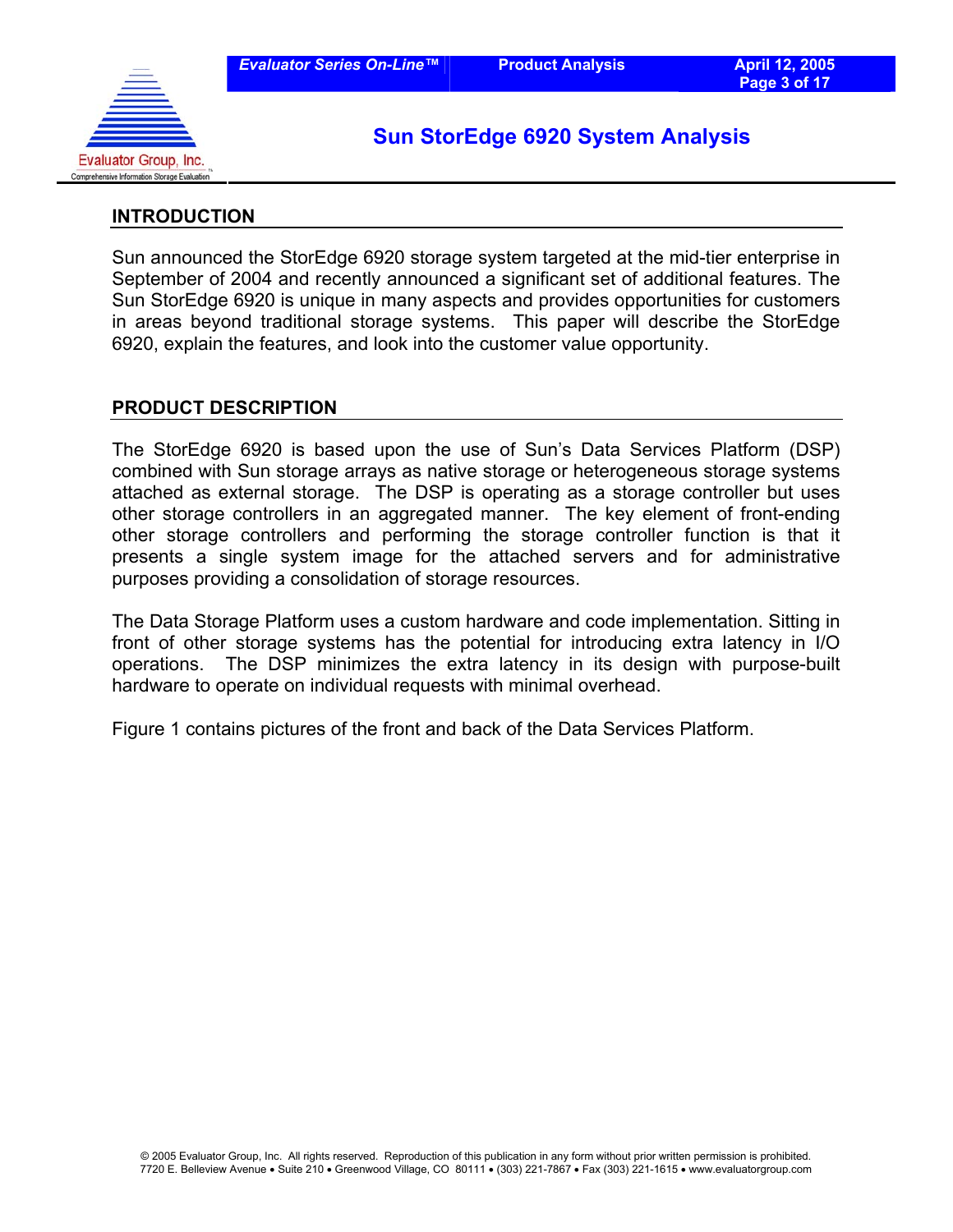



**Figure 1: Data Services Platform – Front and Back View** 

## **Architecture**

The main components of the StorEdge 6920 are the Data Services Platform and the StorEdge arrays or external storage. The Data Services Platform is a rack mountable device that contains a passive mid-plane with six slots on both the front and back where cards that provide different functionality can be installed. The card types for the DSP are:

- Storage Resource Cards (SRC) are the main processing elements of the DSP where commands from attached servers are executed and subsequent commands for the attached storage systems are generated. In addition, advanced functions such as snapshot, data replication and the data services to map host-presented LUNs to attached storage (virtualization) are executed in the SRC. The SRC contains five PowerPC processors, four of which perform the command processing from the servers with the other acting as a Control Processor.
- Storage I/O Cards (SIO) provide the fibre channel connections to the attached storage systems or servers (either directly or through a fibre channel switch). On the SIO card are either eight 2Gb fibre channel interfaces or six 2Gb fibre channel interfaces and one gigabit Ethernet interface. The SIO cards are paired with the SRC cards in a 1:1 relationship.
- Switch Fabric Cards (SFC) are the switched fabric implementation providing internal connectivity for the DSP. They are arranged in a pair to provide redundant crossbar switching with a 16 x 16 port connectivity for 1.28 Gb/s bandwidth on each internal port. One of the pair operates as a master (active) and the second is standby.
- Management Interface Cards (MIC) are to communicate with the Storage Service Processor for control of the StorEdge 6920 and perform the administrative tasks on the DSP. The administrative tasks include booting the DSP, downloading code to the processors and collection and reporting of selected information. There are two MICs but only one is active and the other is a standby.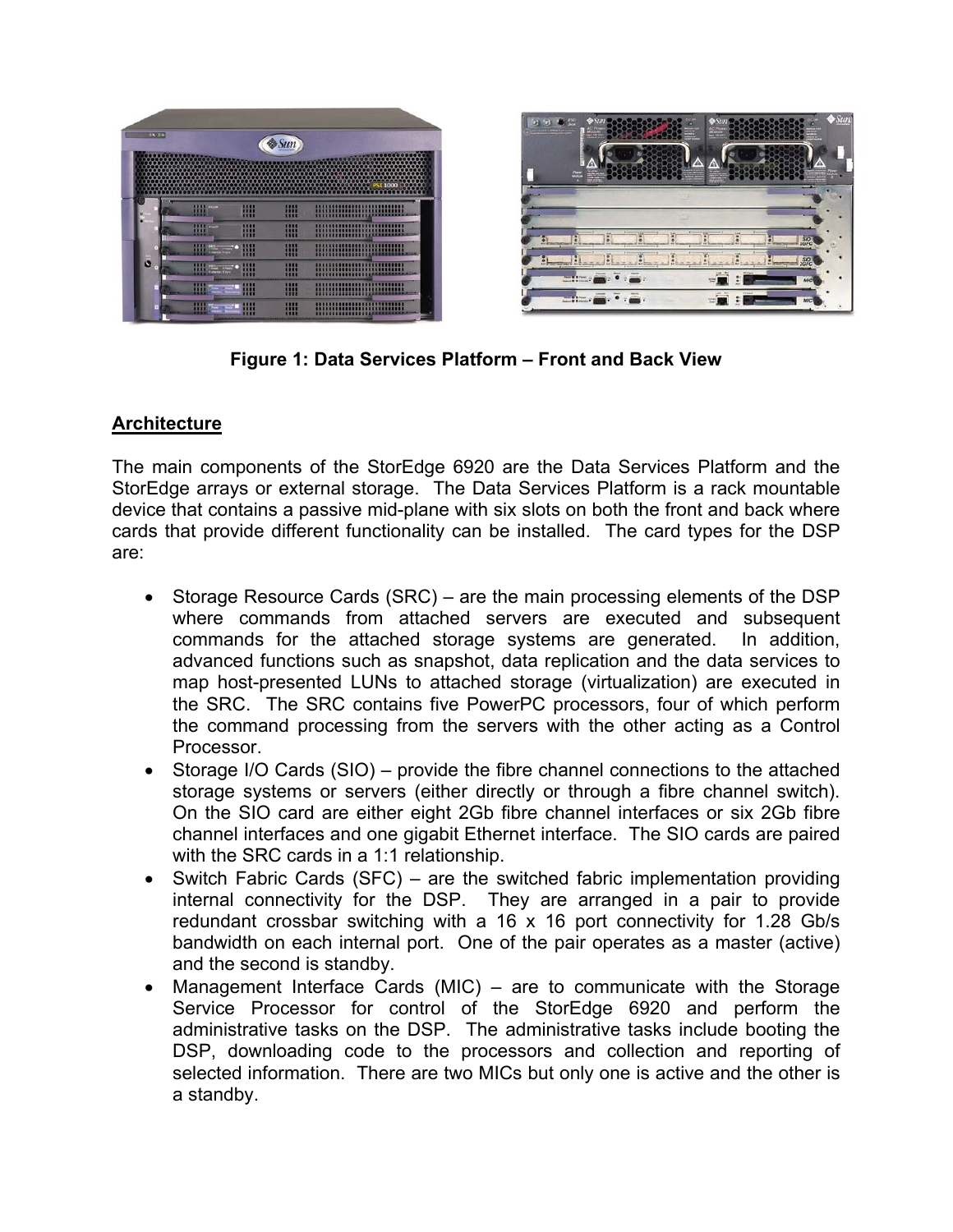

There are two slots on the front of the DSP for SFC cards and four for SRCs. On the back there are four slots for SIO cards and two for MICs. Figure 2 is a view of the DSP showing the structure. The DSP contains redundant power and cooling for the DSP chassis only.



#### **BASIC Data Services Platform**

**SP - Storage Processor CP - Control Processor** 

#### **Figure 2: Data Services Platform Elements**

The DSP is installed in a cabinet with StorEdge arrays, a Storage Service Processor, an accessory tray, and an Ethernet hub. Additional cabinets with StorEdge arrays and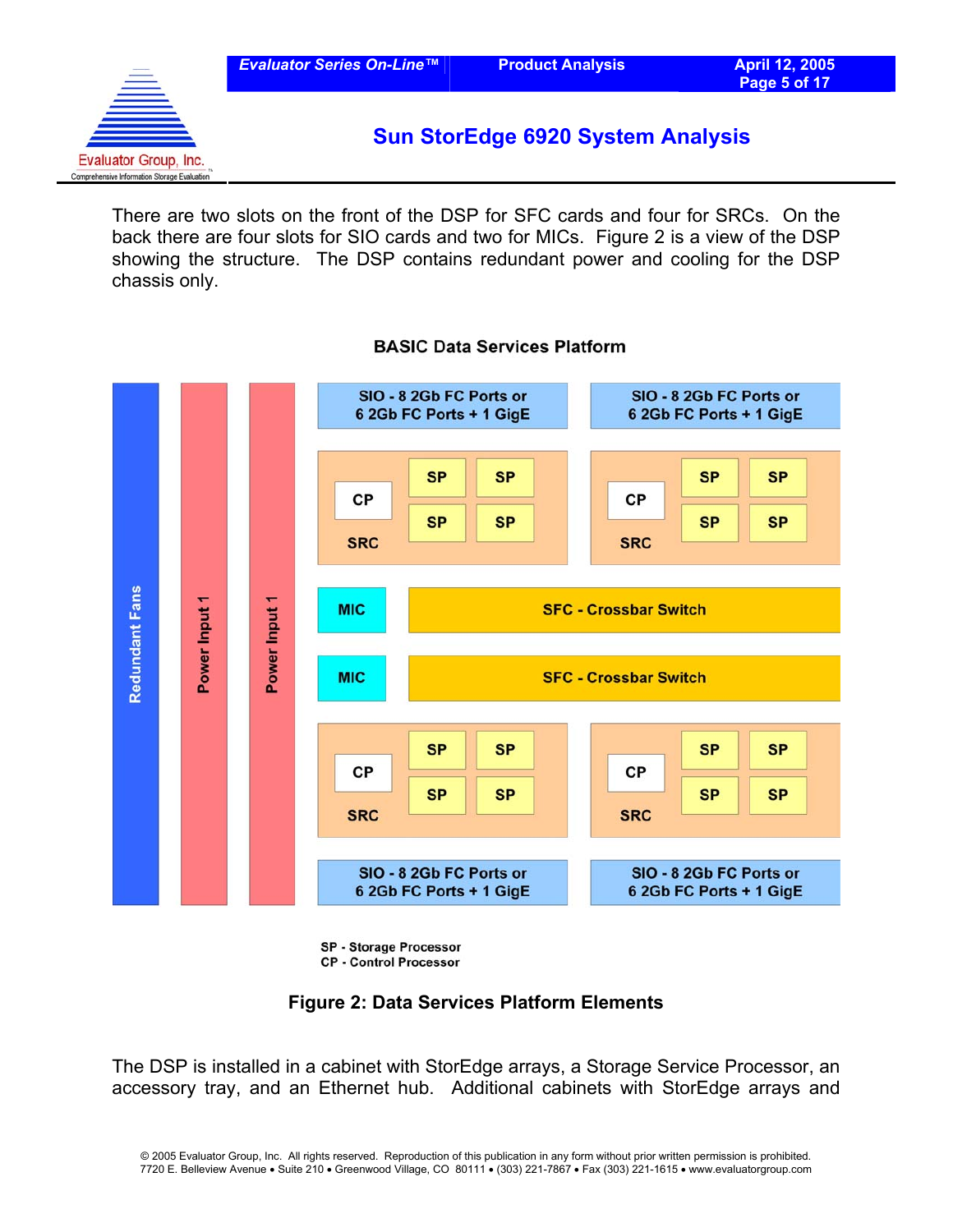

Ethernet hubs or heterogeneous External Storage systems may be attached as represented in Figure 3.



**Figure 3: StorEdge 6920 System Organization Source: Sun** 

The other elements of a 6920 are: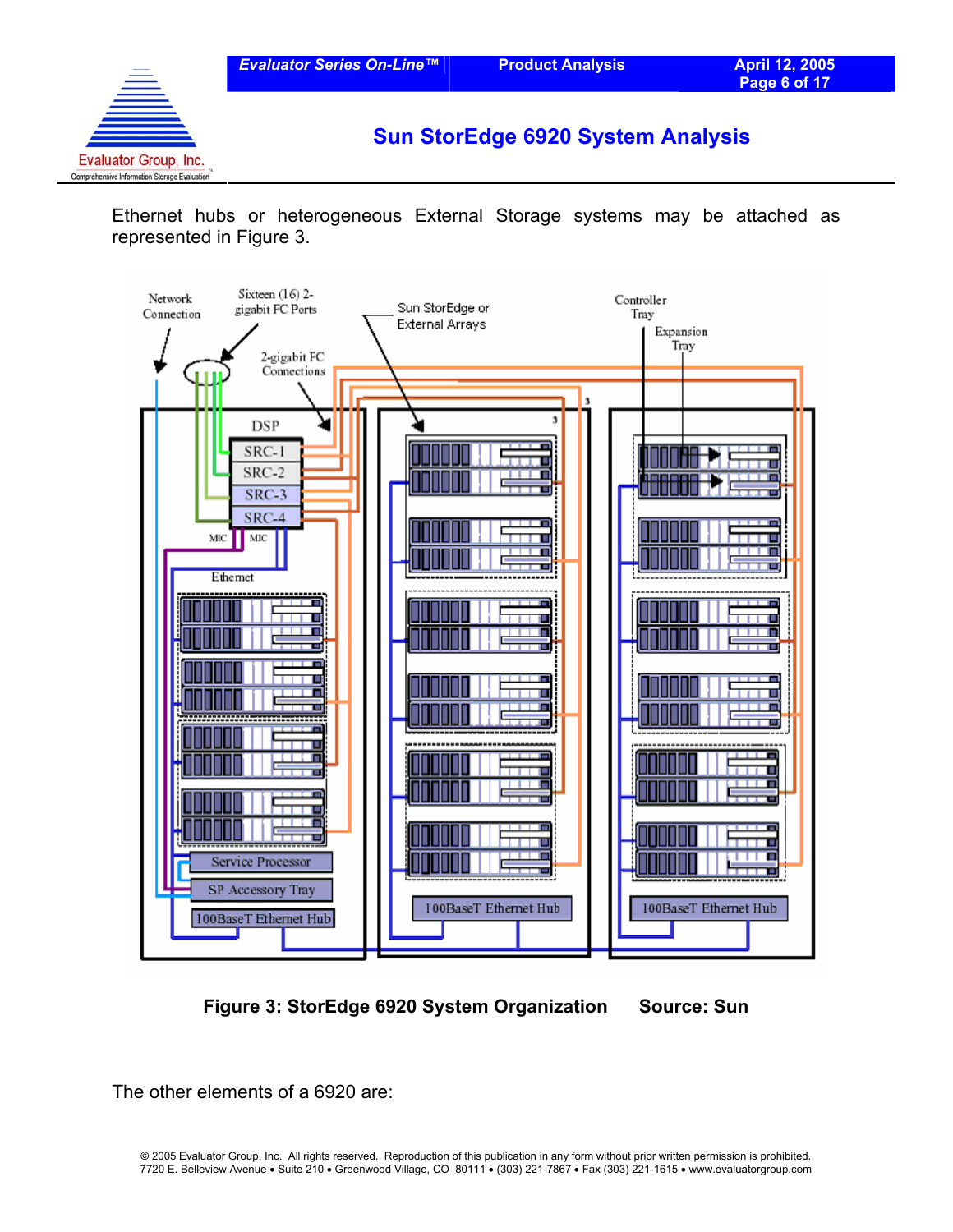

- Storage Service Processor is a small server that is installed in the same rack as the DSP and is used to manage the DSP by providing the configuration function and serving as the monitoring and reporting point. The configuration data is stored on the Storage Service Processor hard disk and on a removable flash disk. The Storage Service Processor is not redundant and does not have redundant power inputs.
- Storage Service Processor Accessory Tray contains additional equipment used in the remote support of the 6920. The additional equipment includes a modem, a firewall/router, integrated power supply module, and a network terminal concentrator.
- Ethernet Hub provides the connection aggregation for all the components in the 6920 system for maintenance purposes. The Ethernet hub is not used in any data transfer operations.
- Power Sequencers provide for redundant power source inputs which are used by the DSP and the storage arrays. Other elements only have a single power input.
- StorEdge Array are the same arrays available as the Sun StorEdge 6120 and Sun StorEdge 6320. The arrays consist of a dual controller implementation with each controller having two fibre channel interfaces. Multiple storage arrays may be installed as listed in the configuration description that follows.
- External Storage heterogeneous storage arrays may be attached to the Data Services platform in the base cabinet.

The embedded software in the Data Services Platform runs on the Storage Processors, the Control Processor, and the Management Interface Card. The Storage Processors handle the I/O requests from a server by mapping the selected LUN to the appropriate volume in the correct storage partition (storage container) and setting up the data transfer between the attached storage system and the server. The Control Processor handles the provisioning and storage management functions. The Management Interface Card processing controls the boot of the DSP and interacts with the device management software from the Storage Service Processor.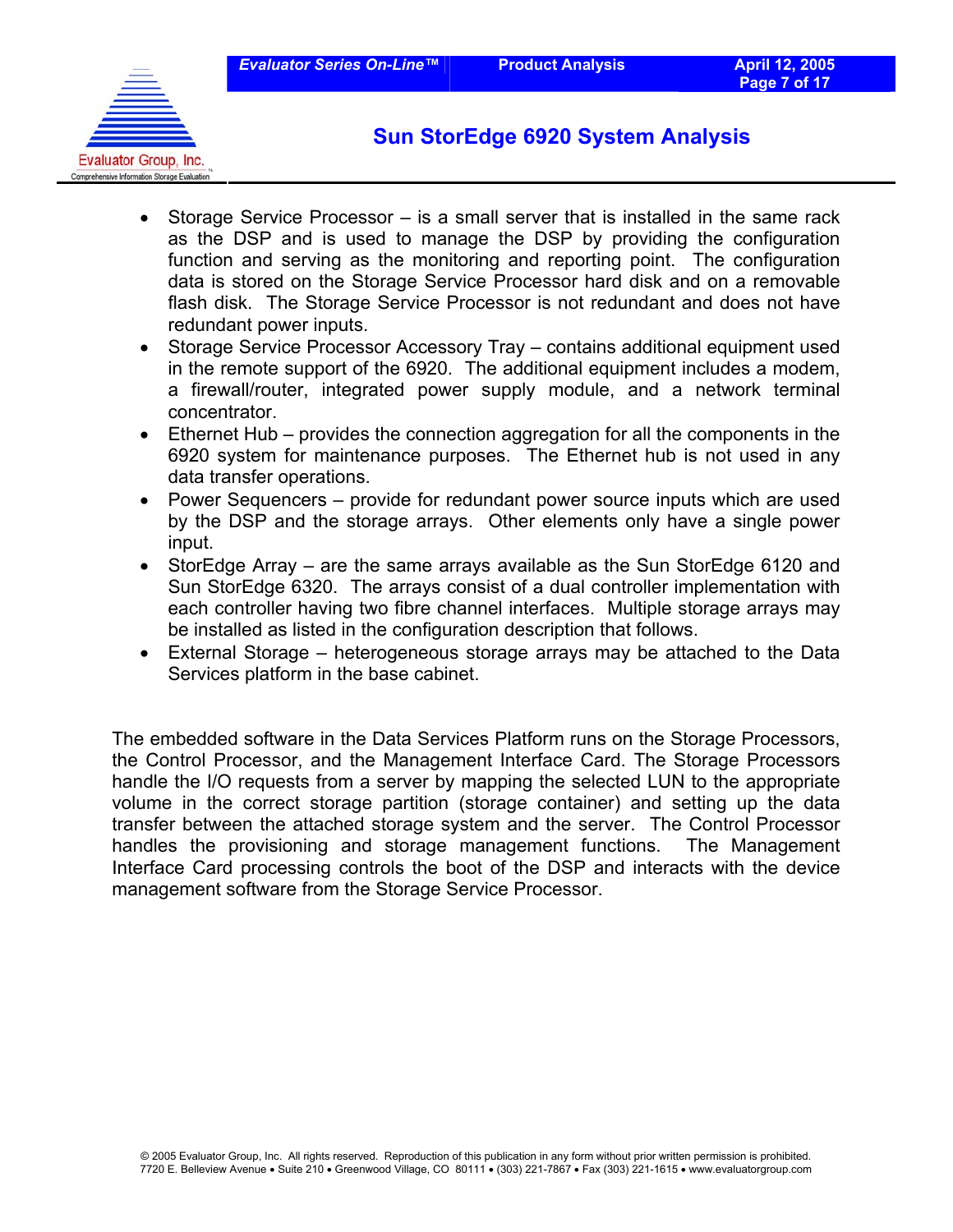



## **Configuration**

The configuration of the StorEdge 6920 is determined by the number of cards installed in the Data Services Processor and the number of StorEdge arrays installed. As an example if the StorEdge 6020 storage array is used, there will be a base cabinet with the DSP and 6020 arrays and up to two expansion cabinets with 6020 arrays as referenced in Table 1 using 146GB disks. The 6020 arrays are organized as two controllers with up to six drive trays. The drive trays can have from 7 to 14 drives. The minimum capacity for a drive tray is 504GB and the maximum is 2TB. Up to 32 drive trays may be installed in the 6920. The drives supported are 36GB 15K rpm, 73GB 10K and 15K rpm and 146GB 10K rpm.

| <b>StorEdge 6020 Array</b> | <b>Maximum Drives</b> | <b>Maximum Raw Capacity</b> |
|----------------------------|-----------------------|-----------------------------|
| <b>Base Cabinet</b>        | 112                   | 16.4TB                      |
| Base + expansion           | 280                   | 41TR                        |
| Base + two expansions      | 448                   | 65.4TB                      |

#### **Table 1: Cabinet Capacity with 6020 Arrays and 146GB Drives**

The DSP ships with two SRCs and two SIO cards. Two additional SRCs and SIO cards may be added for a total of four each. Sun has made the recommendation that the fibre channel ports be split evenly between the server connections and the attached storage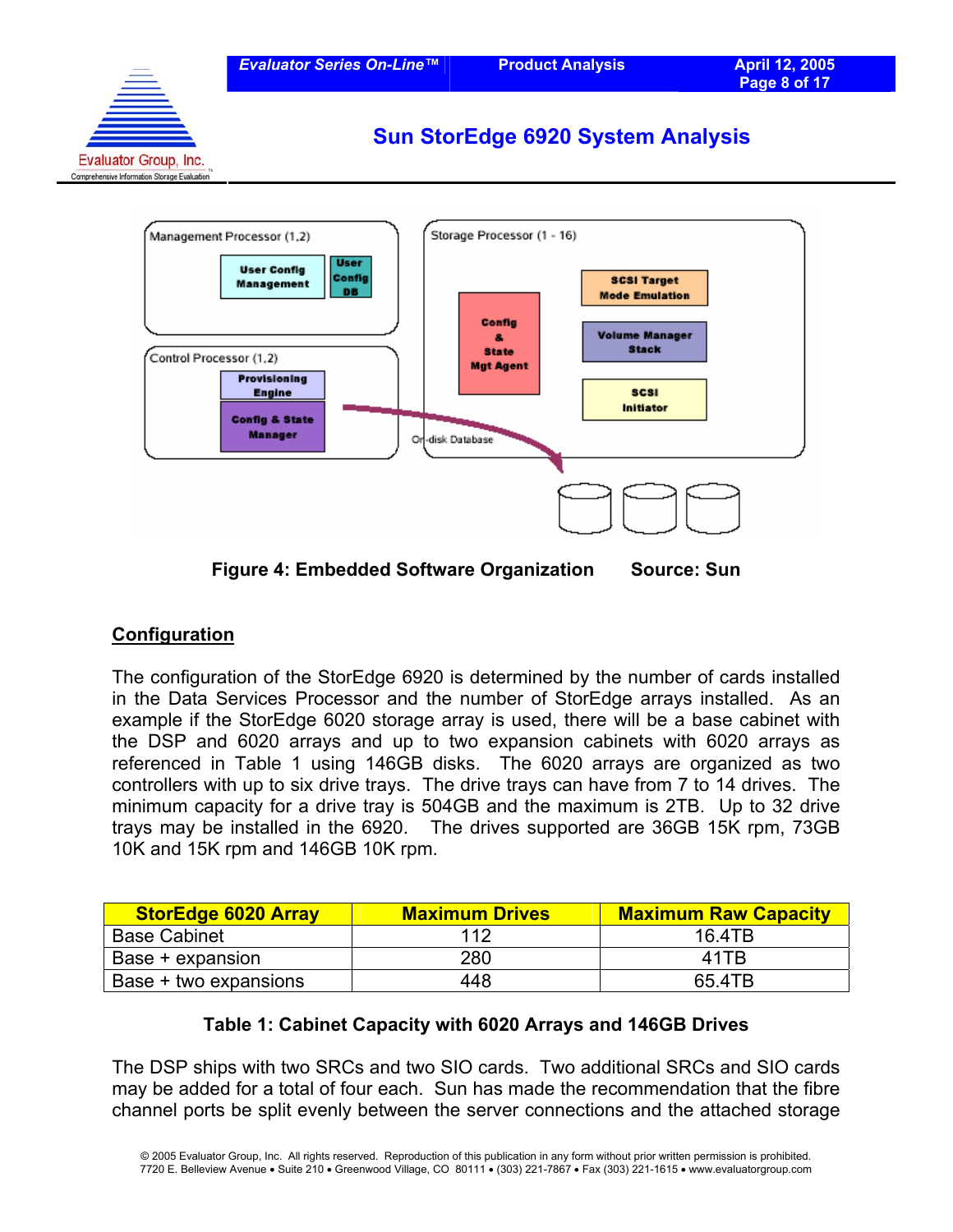![](_page_8_Picture_3.jpeg)

arrays. The number of server connections and attached storage connections will determine the number of SRCs and SIO cards required to be installed.

#### **Features**

The StorEdge 6920 contains additional features that are enabled in software. The features may be offered via a separate licensed piece of software or included with the base offering. The additional licensing charge can vary depending on the method employed.

#### **External Storage**

External Storage is the attachment of heterogeneous storage systems to the 6920 via the fibre channel interfaces. The external storage may be from Sun or from other vendors. Currently the qualified external storage systems for attachment include:

| <b>Vendor</b> | <b>Storage System</b>     |  |
|---------------|---------------------------|--|
| Sun           | T <sub>3</sub> B          |  |
| Sun           | 6020                      |  |
| Sun           | 6130                      |  |
| Sun           | 3500 Series               |  |
| Sun           | 9900 Series               |  |
| <b>EMC</b>    | <b>CLARIION CX Series</b> |  |
| HP            | <b>EVA Series</b>         |  |

#### **Table 2: Support External Storage Systems**

Additional heterogeneous storage systems will be added to the qualification list over time. To utilize non-Sun storage systems as external storage, a heterogeneous version of the StorEdge Pool Manager is required which is an additional license fee. If the non-Sun storage is attached as external storage for migration only, the Heterogeneous Pool Manager is not required.

The external storage has two possible ways to be used. The first is as **RAW Storage** which is the same as if it were native storage from the standpoint of allocation and usage of the capacity. Adding external storage as raw storage will mean that any existing data on the storage system will not be preserved but the space management will be handled by the DSP as if it were native storage.

The other possible use of external storage is in what is typically called "passthru" mode where the existing volumes on the external storage are maintained. Sun calls these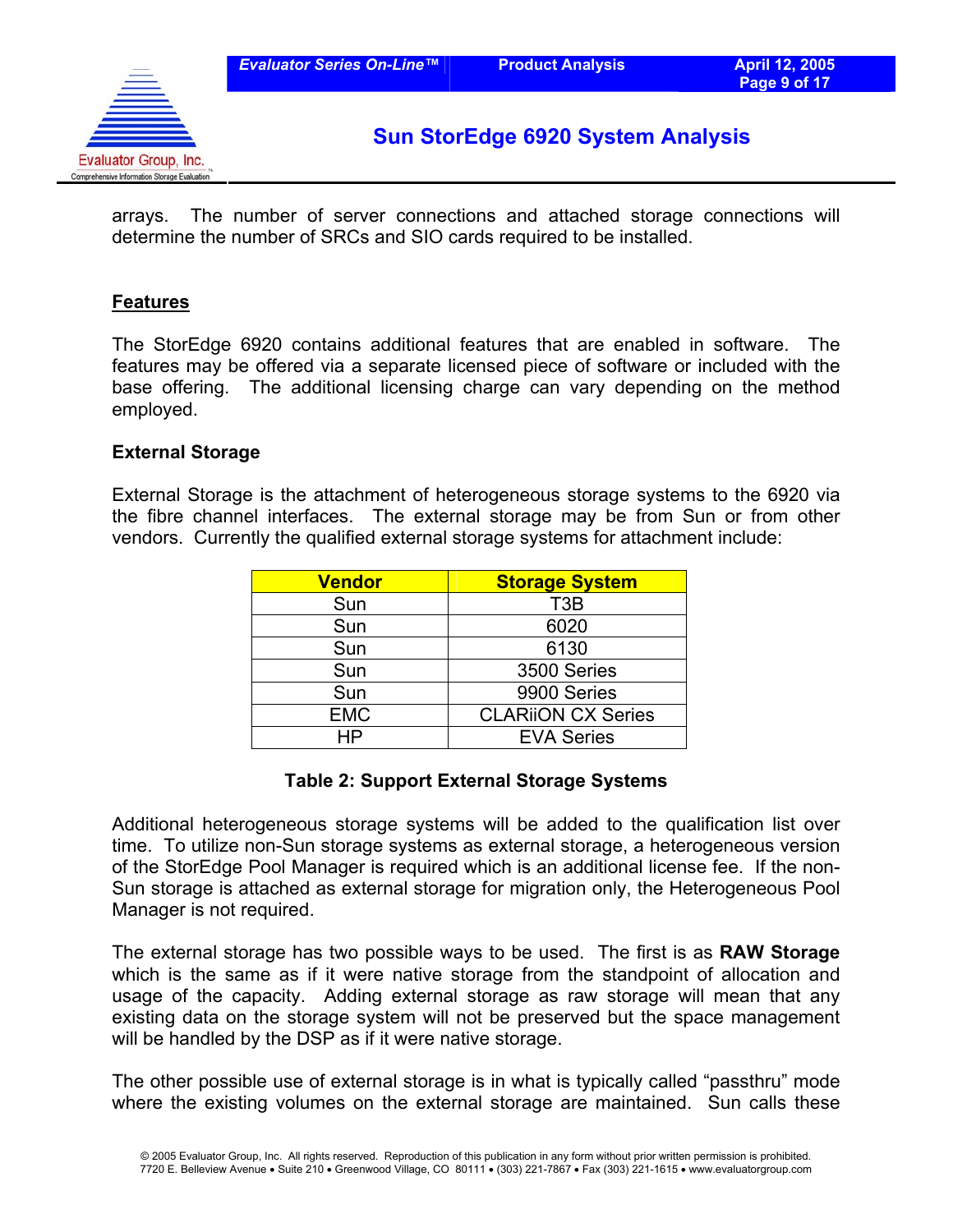![](_page_9_Picture_3.jpeg)

**Virtual Legacy Volumes** (VLV). In this case, the VLV's can be accessed through the DSP and additional features such as remote replication and data mirroring can be applied to those volumes but the data from when they are attached is preserved. By implementing VLV's, a customer can use the DSP for centralized remote replication or for migration from external storage at a convenient time. The overall value of attaching external storage to a 6920 includes protecting an existing investment, centralizing storage capacity management through consolidation, and scaling of additional capacity. The device level management (configuration and service) of the third party external storage will still need to be done with the device management tools offered for those systems.

**Sun StorEdge Pool Manager** software is the main functional element of the DSP that provides the virtualization of the connected storage systems to the servers attached to the DSP. The Pool Manager software allows administrators to create storage pools across the attached storage systems and then allocate LUNs from the storage pools. The LUNs can range in capacity from 16MB to 2TB and can be dynamically expanded in capacity up to the 2TB limit.

The StorEdge Pool Manager software has pre-defined "storage profiles" which creates storage pools and allocates volumes that are in a form for optimal operation with specific applications. This feature is targeted at reducing additional tuning requirements, easing the provisioning workload, and optimizing storage operations. There are seventeen pre-defined profiles and the administrator can create additional profiles.

For up to 2TB of raw capacity, the Pool Manager software is included with the DSP configuration. Beyond 2TB, a separate license is required but is for an unlimited capacity.

**Sun StorEdge Data Snapshot Software** is a point-in-time copy implementation to create volume copies. The implementation for data snapshot is a copy-on-write technology where another identity is established for the snapshot copy and only on write operations is the original data copied to a snapshot reserve space location (sometimes called a side file) before the write data is written to the original volume. The snapshot reserve space must be allocated in the same storage pool ahead of time by the administrator. The amount of space to reserve is dependent on the amount of changed data to the snapshot copy and the time the copy may exist. The maximum is 100% per copy but guidelines can be established based on usage cases. In many prior implementations, 30-40% has proven adequate. The snapshot reserve space may be dynamically increased as needed up to fifteen times to avoid an out of space condition for the snapshot copy.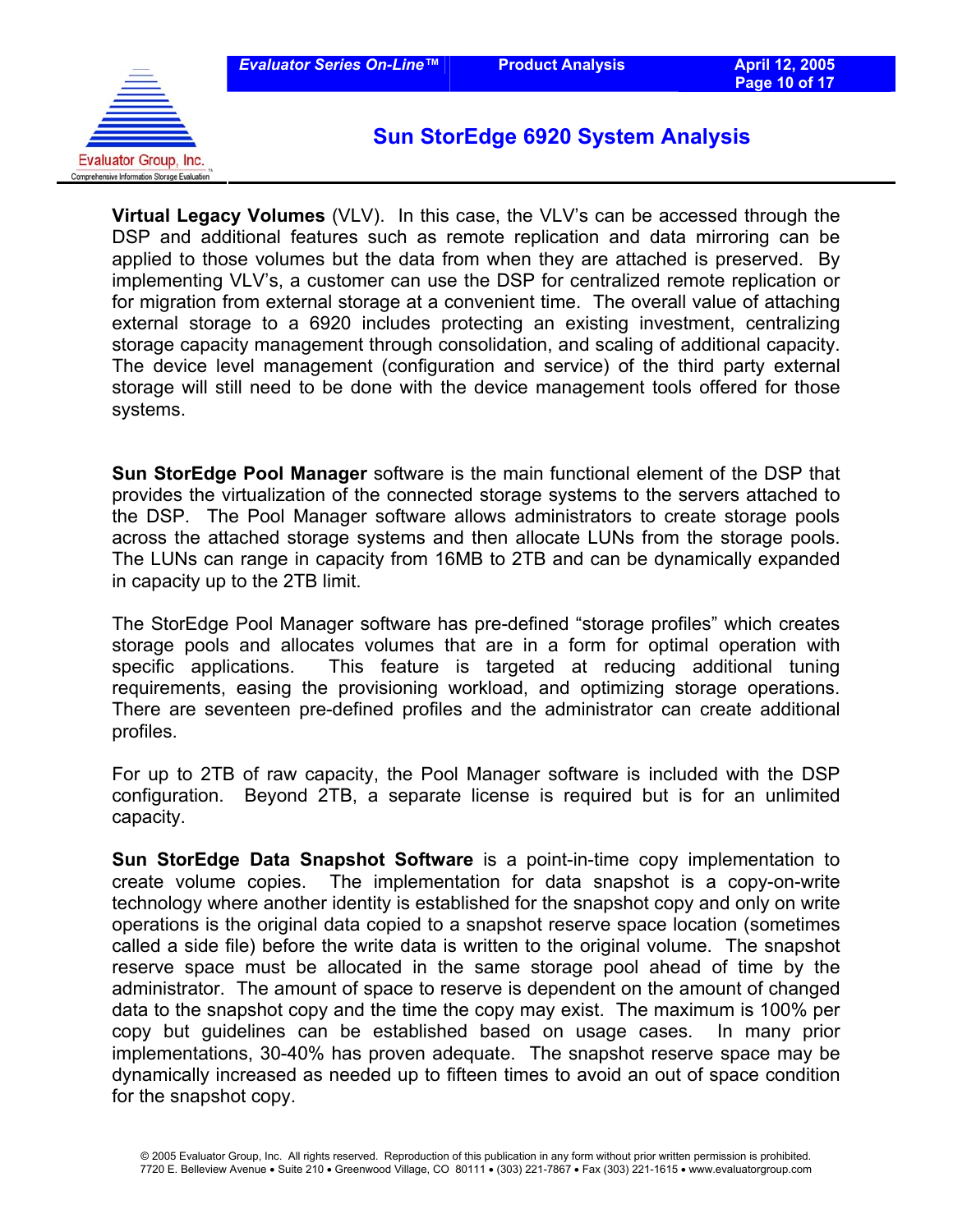![](_page_10_Picture_3.jpeg)

Up to eight snapshot copies may be made per volume. The snapshot copy may be mounted for read/write usage. Data snapshot is a separately licensed product and the charge is in tiers based on the storage capacity that is being copied (and not for the entire capacity of the 6920). With the ability to attach external storage that may be of a different class (in performance and cost), the snapshot copy can be placed on a different class of storage. This enables the ability to move data between classes of storage within the control of a 6920.

The Point-In-Time copy can be "rolled back" to the original volume as initiated by an administrative task. After the rollback, the original PIT copy is not deleted. The rollback process is a background operation in the 6920 and requires the volume be offline to ensure coherency of the data.

**Sun StorEdge Data Replicator Software** provides remote replication for volumes in the 6920. The replication is from one 6920 to another 6920 over either a fibre channel or Ethernet link of the SIO card. Multiple 6920's may replicate volumes to a target 6920 (called a many to 1 replication) with up to 256 simultaneous replications. The Ethernet connection on the SIO card has TCP/IP acceleration with a TCP/IP Offload Engine to improve performance of replication over the Ethernet interface. Both synchronous and asynchronous replication methods are supported. Write ordering dependencies are handled by the implementation of *consistency groups* where the administrator can group volumes that may have dependent writes. With consistency groups the write order at the remote site is ensured to be maintained.

For synchronous replication, the writes are sent over the remote connection to the remote 6920 and after completion, the primary 6920 will signal write completion to the originating server. The asynchronous replication is a continuous copy where writes are accepted by the primary 6920 and queued on disk for the transmission to the remote 6920 without causing the application to wait on the remote write completion. When write data is present in the queue it is sent over the remote link.

If a failure occurs such that the primary volume (in the local 6920) is unavailable, the secondary (remote) volume becomes the primary volume for access which is called *role reversal***.** During this time, changes are tracked with a bit map (called a scoreboard) for the volume and after the problem is resolved and the replication pair is re-established, the modifications are applied to the original primary.

The establish phase of remote replication requires an entire copy of the volume which can be time and bandwidth consuming. The 6920 has an optional *Fast Start* feature where a copy of data (typically on tape) can be made and applied at the remote site while changes are being tracked subsequent to the copy creation at the primary site. Once the initial copy is loaded at the remote site, the establish phase will apply the changes and achieve synchronization.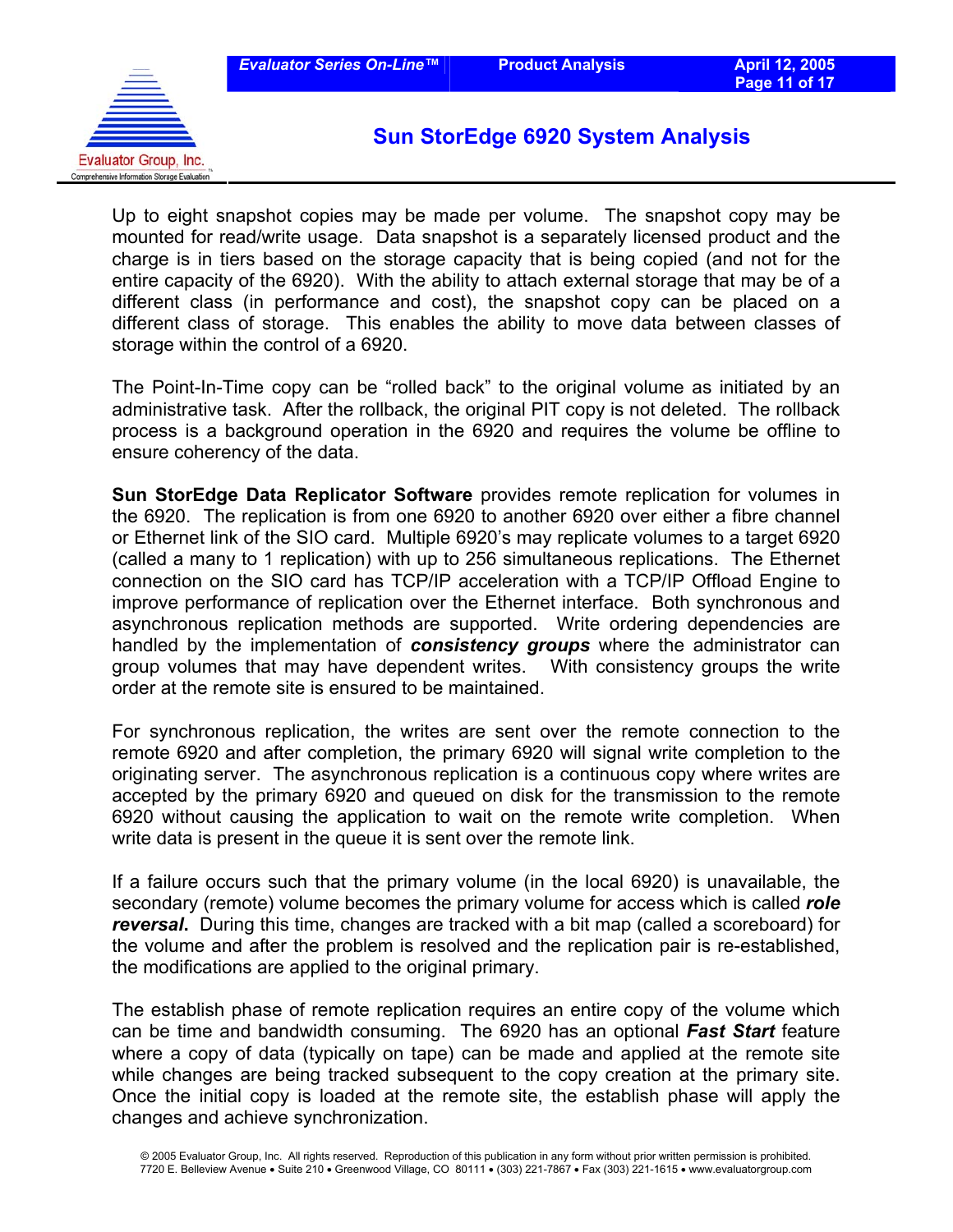![](_page_11_Picture_3.jpeg)

The Data Replicator Software is an optional feature with a license charge based on the amount of data replicated at both sites. A license will have to be purchased for both the primary and remote 6920's.

**Sun StorEdge Data Mirror Software** is a local mirroring option where a volume may be dynamically mirrored to another volume. Support exists for 2, 3 or 4-way mirroring. Starting the mirror operation will copy data from one volume to the other(s) in the mirror until a complete mirror exists. Any writes to the primary volume will be mirrored. After completion of the establish, a mirror may be split and the volumes written independently. A change bit map (scoreboard) is kept after the split so that a rejoin may be done and the user can chose whether to *resynchronize* from the primary or *reverse resynchronize* from the secondary copy.

The data mirror function can be exploited in the case of attaching external storage as a means of migrating data. The optional Data Mirror feature is a license charge based on the size of the original volume that is being mirrored.

**Sun StorEdge Enterprise Storage Manager** software is the storage network manager software offered by Sun. From it, SAN management can be done with a centralized view of the storage infrastructure that discovers the storage network and does topology visualization. Storage management tools to manage devices can be launched from the ESM. The ESM utilizes the SMI-S standard for information content about the storage elements connected to the SAN. The launching of device management tools includes the StorEdge 6920, the StorEdge 9900, the Qlogic switch manager, and the Brocade switch manager. A diagnostic expert is also included to monitor the health of the SAN. This software will be integrated with the AppIQ storage resource manager software that Sun has established as its direction for Storage Resource Management.

**Sun StorEdge Traffic Manager** software provides for load-balancing and alternate path failover capabilities on servers that are attached to the StorEdge 6920. The software provides performance improvement with the dynamic load-balancing across paths and availability by detecting path failures and redirecting I/O over alternate paths. This software is for individual servers attached to the 6920 and is individually licensed.

#### **Performance**

The performance of the StorEdge 6920 is a factor of two fundamental elements: the base performance of the attached arrays and the overhead introduced by the Data Services Platform in its role as the consolidation storage controller. The StorEdge 6020 array has had its performance characterized in the form of multiple controllers offered as the StorEdge 6320 which is shown in figure 5. The 6920 also has been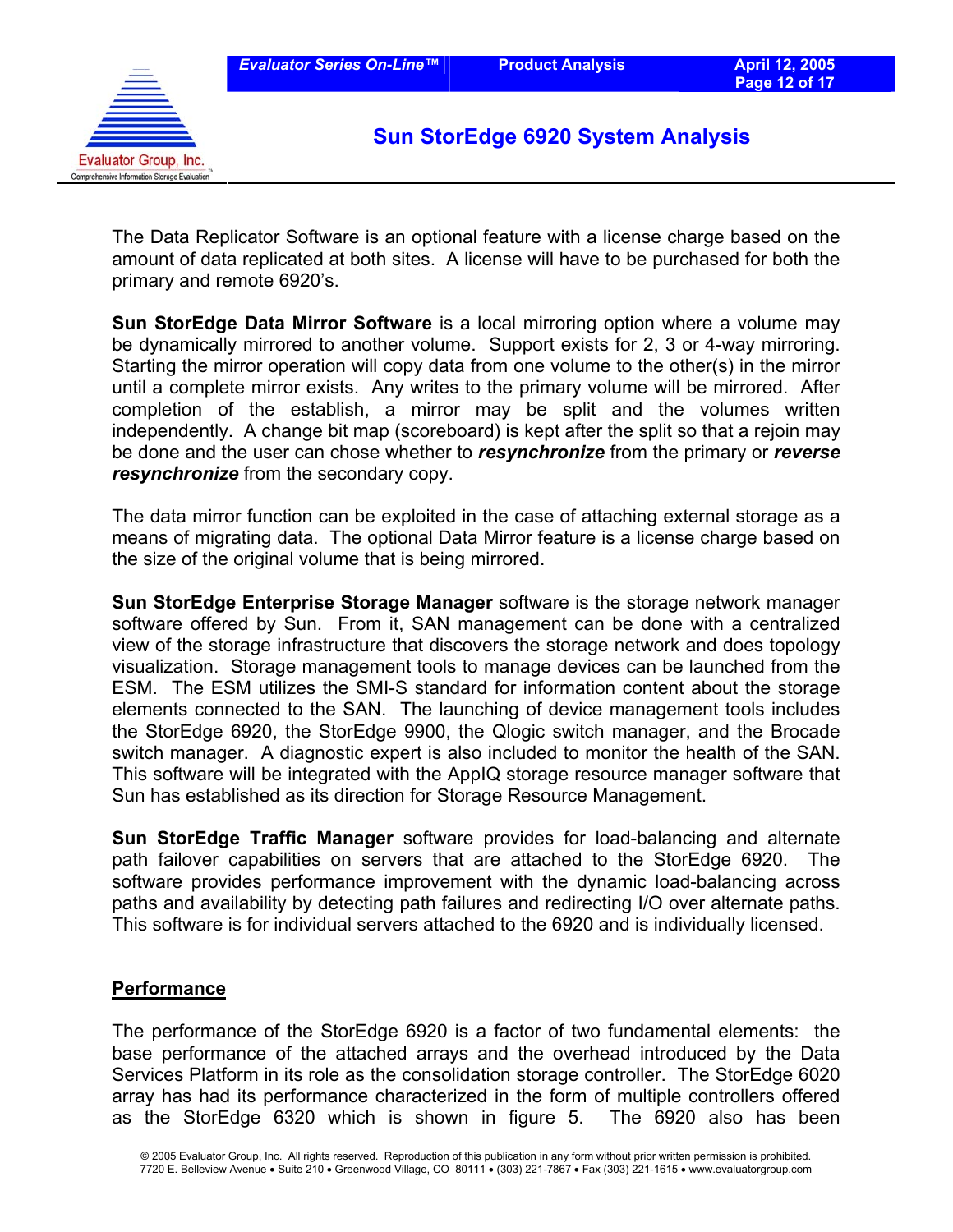![](_page_12_Picture_3.jpeg)

characterized for performance with multiple controllers of 6020 arrays. Even though there are different numbers of controllers (22 versus 20), there are comparisons that can be made to infer the overhead introduced by the DSP.

The DSP does not do any caching and because of its switch-type architecture adds a minimal amount of overhead. In addition, the DSP will control data placement across the arrays with striping which can improve performance by allowing more disks to be transferring data. The performance charts in figure 5 bear this out and show exactly the same shape which indicates that the overhead introduced by the DSP is consistent and minimal. It also shows that with different storage arrays attached to the DSP, the performance would have an improvement over the arrays without the DSP.

![](_page_12_Figure_7.jpeg)

© 2004 Evaluator Group, Inc.

## **Figure 5: SPC-1 Performance Results**

There are other factors that have bearing on the 6920 performance. One is the use of StorEdge Traffic Manager software or other load balancing software on the attached servers to balance the workload across paths to the SRCs on the Data Services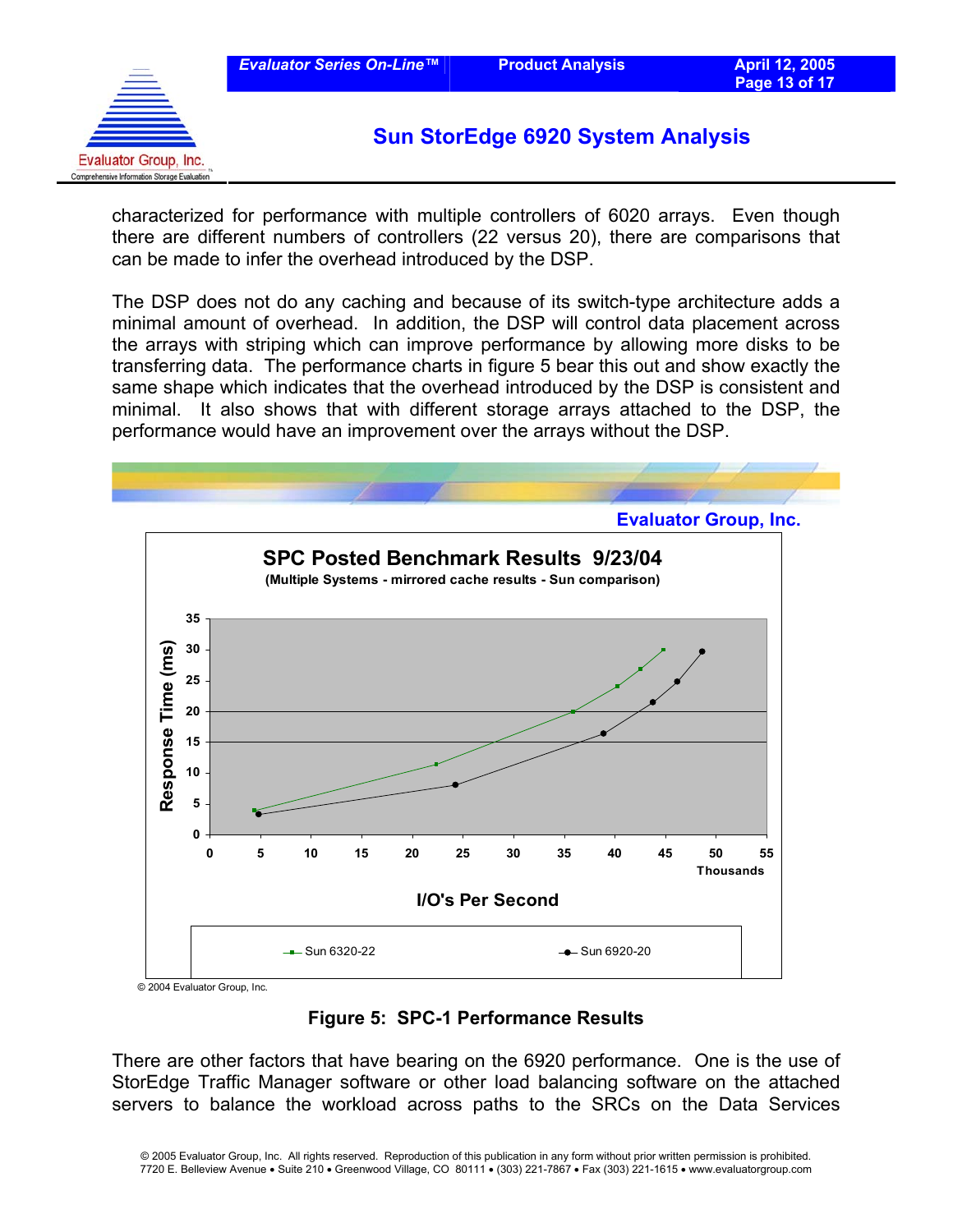![](_page_13_Picture_3.jpeg)

Platform to maximize use of DSP resources. Another is the configuration of the storage pool. There are variables that can be set that influence the effectiveness of the application based on I/O characteristics. These variables include:

- Segment size
- RAID level
- Array type
- Stripe virtualization versus volume concatenation
- Stripe size

Normally in disk systems the amount of cache can have a significant impact on performance. The DSP does not cache any data and relies on the caching in the storage arrays. The 6020 has 1GB of cache per controller (2GB per pair) for read ahead caching and write data caching.

One of the real values in the StorEdge 6920 is its ability to scale out meaning that additional storage controllers (storage arrays) can be added to linearly increase performance with capacity.

#### **CUSTOMER VALUE**

There are many high value opportunities for the customer with the StorEdge 6920. Which opportunity is of greatest value depends on the individual circumstances but it is useful to point out the most valuable features of the StorEdge 6920.

An obvious high-value opportunity is the ability to consolidate storage into a single environment by virtualizing the attached storage arrays. Consolidation brings with it many advantages:

- Centralized administration with fewer storage systems to administer, there is less work to be done and administrators can greatly increase the amount of storage they can handle.
- Increase resource utilization effectively abstracting the capacity allows better of the resources than if individual storage systems are used.
- Centralized replication both for control and for single licensing of remote replication and data mirroring.

Another major opportunity related to consolidation is the ability to configure storage partitions called **storage containers**. There can be up to 64 storage containers defined where resources are allocated to the container and administration can be handled on a per container basis. It is easier to do chargeback of resource usage to business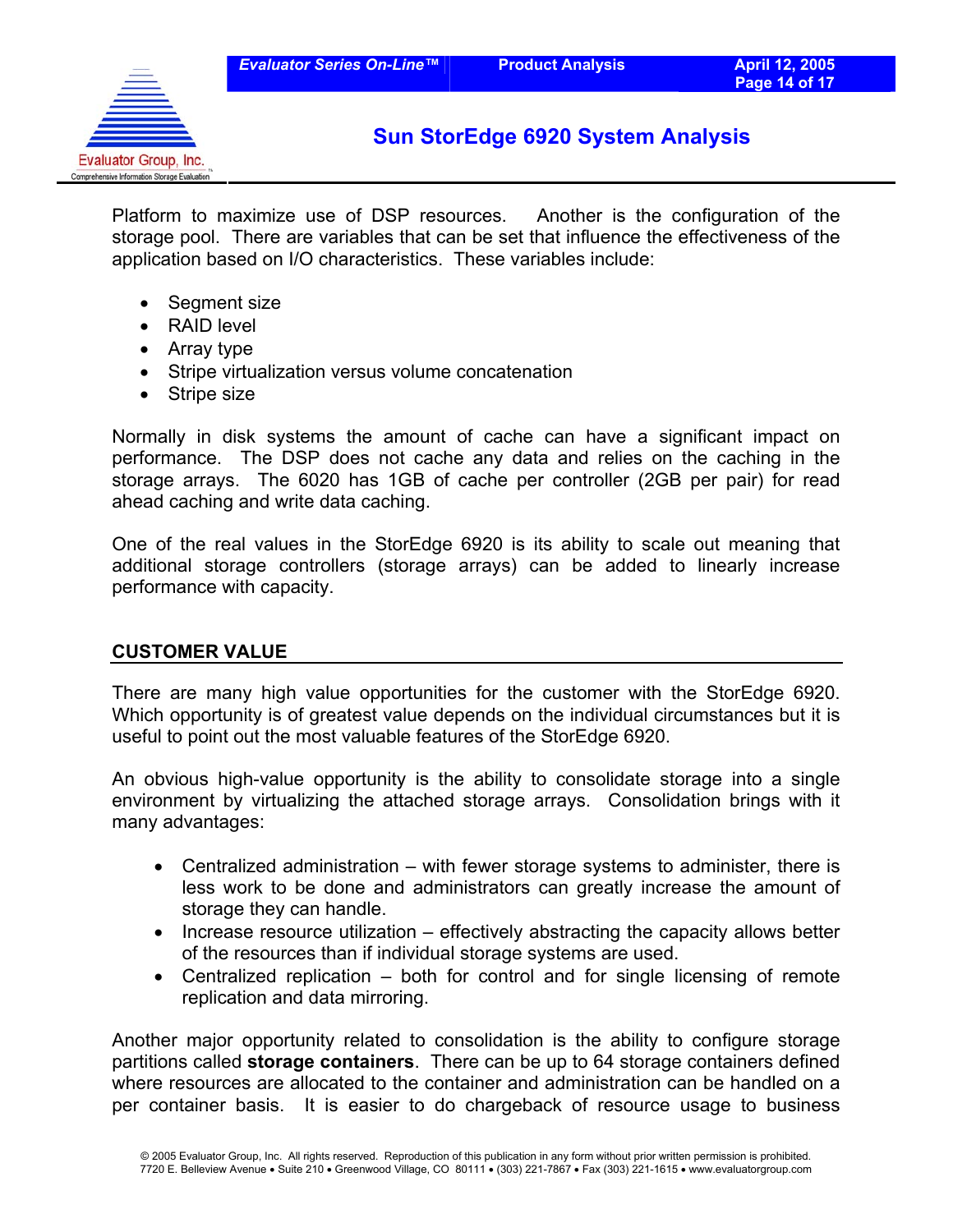![](_page_14_Picture_3.jpeg)

processes or applications when containers are established. Probably the greatest value of storage containers is in consolidation in that an application or business process that had its own storage can still get the value of consolidation while maintaining perceived independence which is typically characterized as meeting specific Service Level Agreements (SLAs).

The ability to scale out where additional controllers can be added to the configuration without having to add more administrative work is a relatively new capability for storage systems and can be of immense value to customers. This is due to the 6920's ability to present a single system image for administration and attachment of servers regardless of the number of storage systems (storage arrays in this case) attached behind the DSP. Scale out or linear scaling of performance and capacity can be exploited by customers having to deal with the demand for additional capacity by providing significant value in maintaining administrative costs while capacity is increased. The single image capability is the main enabler for providing centralized administration over multiple storage systems in a consolidation solution. It also provides for high leverage in using the storage management software and operational procedures developed when additional storage resources are required.

The storage profiles feature of the StorEdge 6920 provides easier configuration and provisioning for customers that should result in administrative savings. Many times the actual details for optimal configuration for a particular application get overlooked or are misunderstood. Having the storage profiles for particular applications is a positive benefit in administration by simplifying the tasks required.

One overlooked benefit but one that may be the greatest economic gain in operational expenses is establishing a long and consistent life for the storage management procedures that may be developed. What's behind this advantage is that storage systems traditionally have a life-span roughly equivalent to the warranty on them which is usually about three years and in a few cases four years. The reason for the warranty period being such and the real motivation to replace storage systems is the change in technology of the disk drives in the storage system and their associated warranty. After the warranty period is over, the vendor necessarily has to charge for maintenance that reflects the expected service characteristics as the systems age and failures begin to occur. For the customer there will be newer, faster disk drives that take up less space so there are other justifications to change technology. With the Data Services Platform, the storage management software and operational procedures can have a much longer life than if storage systems are replaced, typically requiring different management. The storage systems (storage arrays) behind the DSP can be added and replaced without affecting the operational environment. The operational expense savings include the administrative time to add and administer additional new or changed management software, training on new products, and new operational procedures.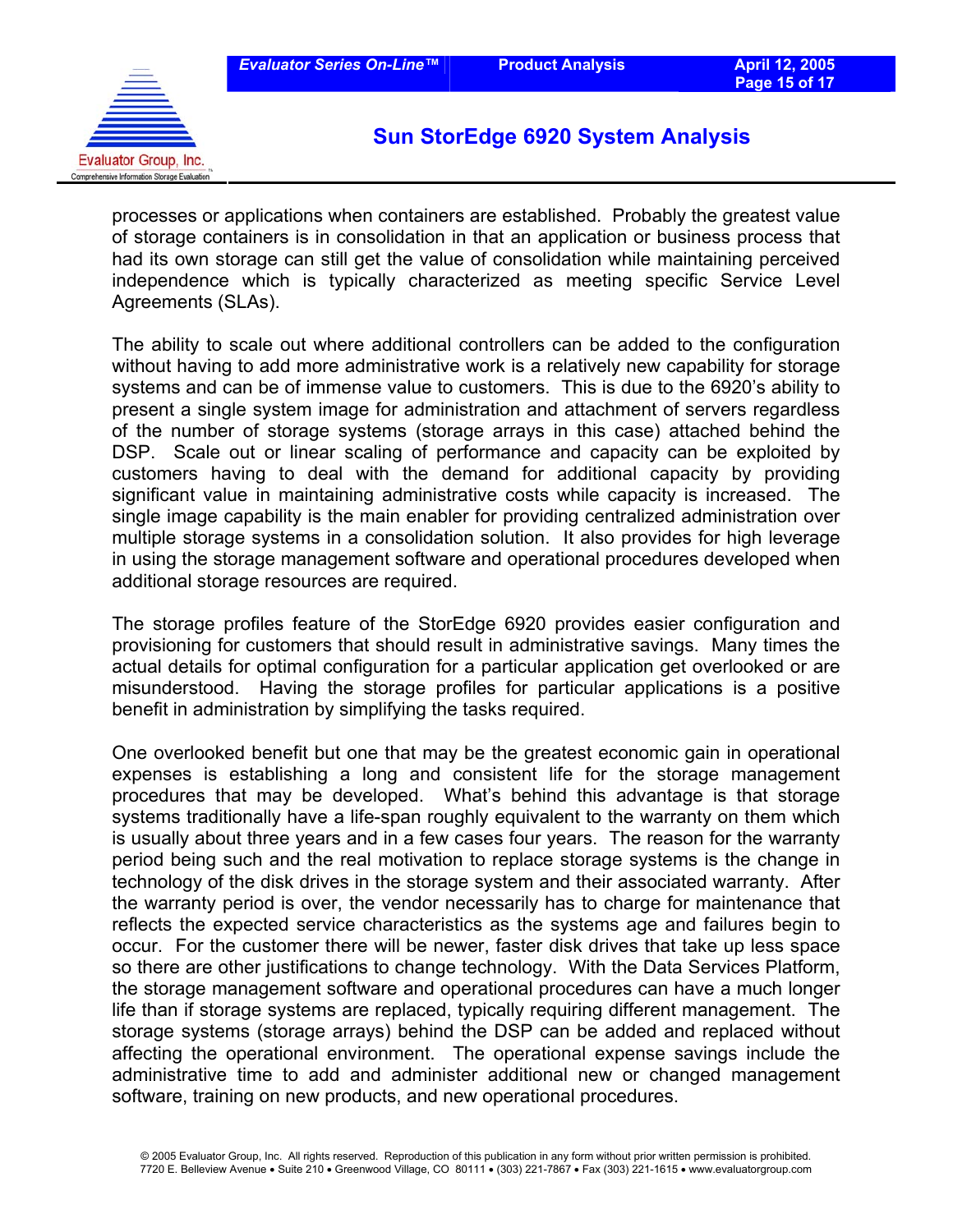![](_page_15_Picture_3.jpeg)

## **RELIABILITY, AVAILABILITY, SERVICEABILITY**

Every storage system has an expected set of Reliability, Availability, and Serviceability (RAS) characteristics and the 6920 does as well. What is different about the 6920 is that the RAS characteristics are accomplished by either the Data Services Platform or the attached storage systems. For the purposes of this document, the unique or special RAS features will be highlighted. In addition, there are two offerings that provide enhances RAS.

**Storage Automated Diagnostic Environment (StorADE)** is software that performs monitoring, fault isolation, and diagnostics for the StorEdge 6920 and executes on the Storage Service Processor. The StorADE software provides a consolidated view of all the components of the 6920 to system monitors and reporting software. The functionality includes a long list of diagnostics, data collection, and reported information. Information can be explicitly requested or will be reported through SNMP traps to system monitoring software.

**Sun StorEdge Remote Response Service** is a remote monitoring offering to allow Sun personnel at a central site call the Sun Solution Center to monitor the 6920 and perform diagnosis and service operations.

Other notable RAS characteristics:

- The DSP contains redundant components:
	- o Alternate paths through the SRC-SIO card pairs
	- o Power and cooling
	- o Management Interface Cards (one active and one standby)
	- o Switch Fabric Cards (one active and one standby)
- The StorEdge arrays also have the redundancy expected of an enterprise storage system including dual controllers with failover, redundant components, RAID protection of disks, and hot sparing.

A Command Line Interface capability is provided for remote configuration through the Storage Service Processor. The remote configuration CLI allows communication through **https** for configuration functions. Also available is a Java-based Thin Scripting Client for installation on select servers to communicate with the Storage Service **Processor** 

#### **Security**

In addition to the RAS characteristics, the security of the StorEdge 6920 is highlighted by a few special capabilities: